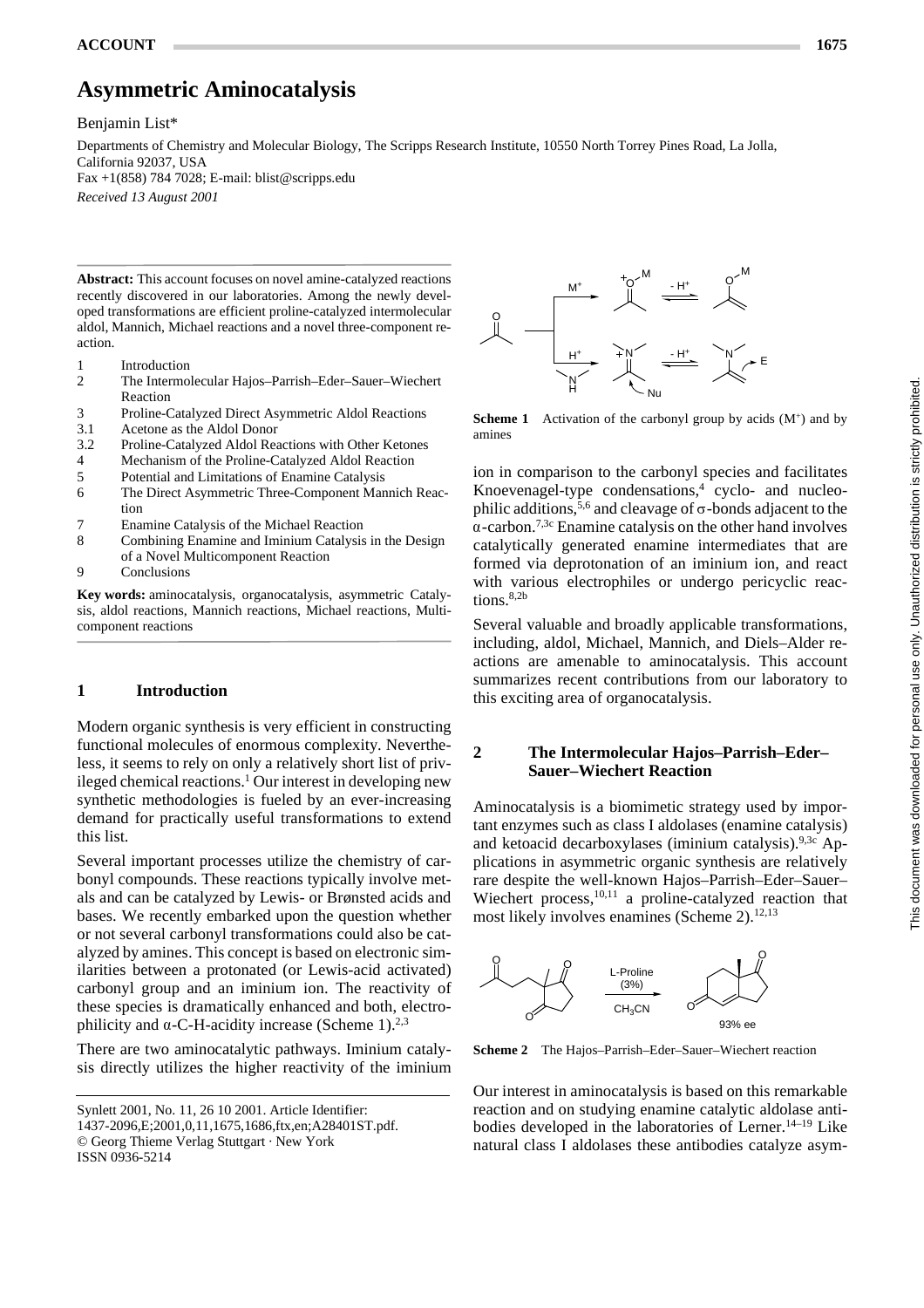metric aldol reactions between ketones and aldehydes. This "direct" approach to the catalytic asymmetric aldol reaction has recently been introduced as a synthetic method by Shibasaki et al.<sup>20,21,22</sup>

We initially asked a seemingly simple question: If proline catalyzes *intramolecular* aldol reactions using an enamine mechanism like natural and antibody aldolases, could it also catalyze the *intermolecular* aldol reaction? The Hajos–Parrish–Eder–Sauer–Wiechert reaction is an intramolecular process and the type of enantioselectivity (enantiogroup-differentiation) is distinct from the  $\pi$ -enantiofacial selectivity required for asymmetric aldol addition reactions. Furthermore, it is known that proline reacts with both aliphatic and aromatic aldehydes.<sup>23</sup> These facts considered, it was by no means clear that proline would also catalyze intermolecular aldol reactions. Nevertheless, in May 1999 we conducted the experiment and were delighted to find that (L)-proline catalyzed the reaction of *p*nitrobenzaldehyde with an excess of acetone to furnish the aldol product in 76% ee (Scheme 3).<sup>24</sup>



**Scheme 3** The first proline-catalyzed asymmetric intermolecular aldol reaction

This particular experiment constitutes the first low molecular weight amine-catalyzed direct asymmetric aldol reaction and was the starting point for the experiments described in this account.

# **3 Proline-Catalyzed Direct Asymmetric Aldol Reactions**

### **3.1 Acetone as the Aldol Donor**

We have studied the proline-catalyzed aldol reaction of acetone with several aromatic aldehydes and found the products to be formed with good ee's (Table 1, entries 1– 5).  $\alpha$ -Substituted aliphatic aldehydes gave the products in

even higher enantioselectivities (entries 6–9). For example the use of isobutyraldehyde resulted in the formation of aldol **6** in 96% ee and 97% yield. Later we observed excellent (>99%) enantioselectivities in aldol reactions of acetone with tertiary aldehydes.<sup>25,27</sup> Direct and indirect asymmetric aldol reactions with acetone (or equivalents) as the donor are generally considered to be very challenging and our results compare well with many of the best known catalyst- or auxiliary based procedures.<sup>20,21,26,28</sup>

-Unbranched aldehydes did not produce the desired products under our standard conditions using DMSO as the solvent. Homo-aldol-addition- and condensation of the aldehyde or elimination of the cross-aldol product to the  $\alpha$ , $\beta$ -unsaturated ketone appeared to be the main side reactions. However, after screening several solvents, we found that by using acetone or acetone/ $CHCl<sub>3</sub>$  mixtures, the cross-aldol products were obtained in modest yields and good enantioselectivities (Table 2).<sup>27</sup> The only substantial side-products observed in these reactions, are the cross-aldol *condensation* products and the homo-aldol addition product of acetone. Yields and ee's are rather modest but comparable to those obtained using Shibasaki's and Trost's catalysts.20,21,28 Advantages of the proline-catalyzed reactions include operational simplicity and availability of both enantiomeric catalysts. The reactions can easily be performed on a multi-gram scale, required for complex molecule syntheses. This was demonstrated with a short synthesis of (*S*)-ipsenol (**17**), a major component of the sex pheromone of the bark beetle and needed in kgquantities for insect traps.29,30 Our synthesis used aldol **13** as the starting material, which was protected and converted to enoltriflate **15**. Subsequent Stille coupling with vinyltributylstannane furnished known diene **16**, which after deprotection gave natural (*S*)-ipsenol (Scheme 4). This synthesis is one of the shortest disclosed and highlights the potential of the proline-catalyzed aldol reaction for the asymmetric synthesis biologically active compounds.

## **3.2 Proline-Catalyzed Aldol Reactions with Other Ketones**

After evaluating the acceptor-scope of the proline-catalyzed aldol reaction we next focused on the use of other

#### **Biographical Sketch**



**Benjamin List** was born in Germany in 1968. He studied chemistry at the Free University of Berlin where he obtained a Diploma (*summa cum laude*) in 1993. He received his Ph.D. in 1997 from the Johann Wolfgang Goethe-University in

Frankfurt working in the field of natural product synthesis under the supervision of Prof. J. Mulzer. He spent nearly two years as a postdoctoral research associate in the laboratories of Prof. R. A. Lerner at the Scripps Research Institute studying catalytic antibodies. In January 1999 he became an Assistant Professor at Scripps. His research interests include catalysis, new reaction methodologies and bioorganic chemistry.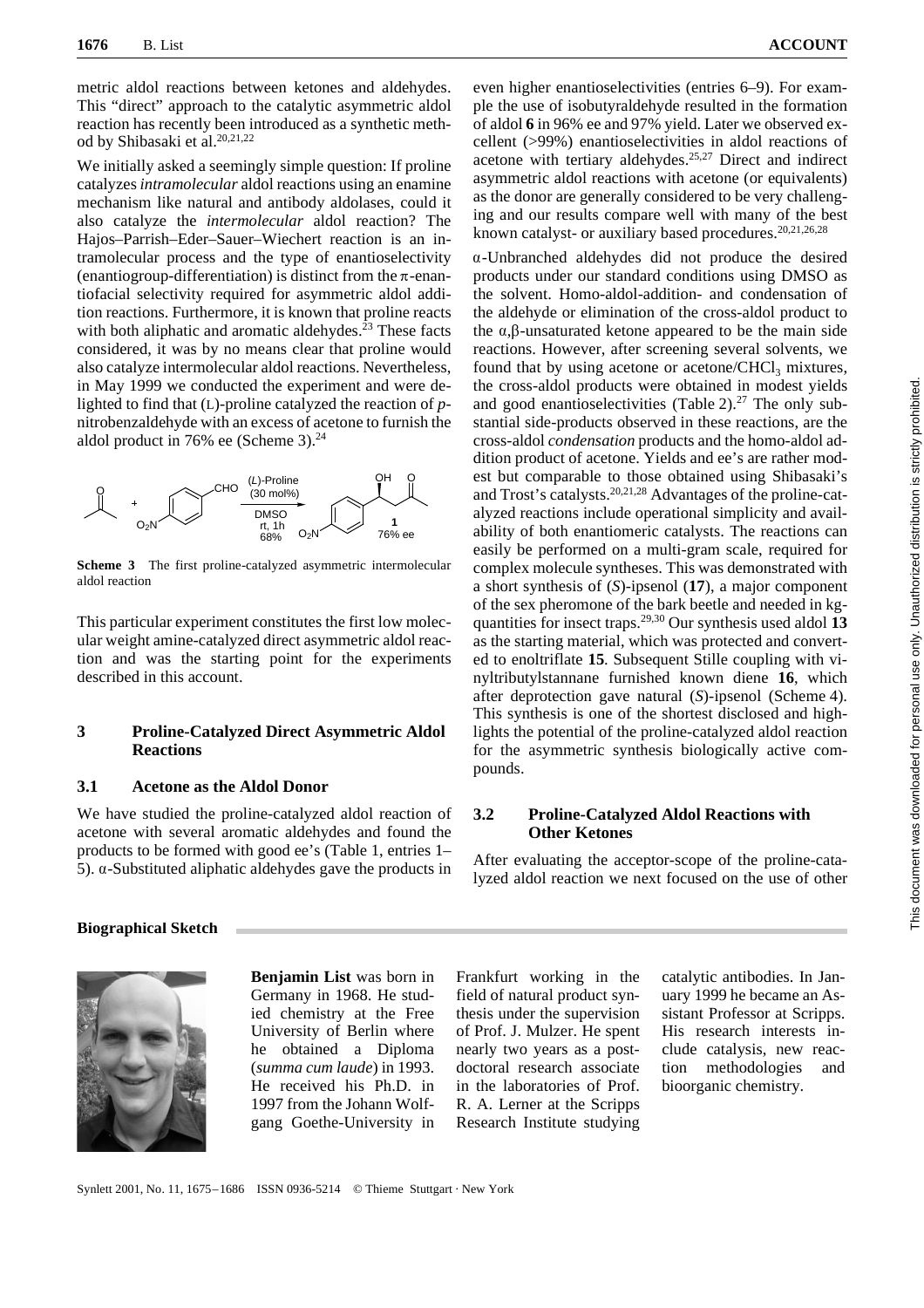**Table 1** Proline-Catalyzed Aldol Reactions of Acetone with Several Aldehydes

**Table 2** Proline-Catalyzed Aldol Reactions of Acetone with  $\alpha$ -Unbranched Aldehydes

| Entry                   | Product                                             | Yield  | ee      |
|-------------------------|-----------------------------------------------------|--------|---------|
| $\mathbf{1}$            | QН<br>Ó<br>NO <sub>2</sub>                          | 68%    | 76%     |
| $\overline{\mathbf{c}}$ | $\mathbf{1}$<br>QН<br>ပူ<br>$\overline{\mathbf{c}}$ | 62%    | 60%     |
| 3                       | QН<br>ဝူ<br>Br<br>3                                 | 74%    | 65%     |
| 4                       | QН<br>$\overline{Q}$<br>$\overline{\mathbf{4}}$     | 94%    | 69%     |
| 5                       | QН                                                  | 54%    | 77%     |
| 6                       | 5<br>ŌН<br>၀ူ<br>6                                  | 97%    | 96%     |
| 7                       | QН<br>O<br>7                                        | 63%    | 84%     |
| 8                       | QН<br>ဂူ<br>8                                       | $81\%$ | $>99\%$ |
| $\overline{9}$          | ęн<br>9                                             | 85%    | $>99\%$ |

donors. We could establish that a variety of cyclic and acyclic ketones including butanone, cyclopentanone, and cyclohexanone furnish the products in useful regio-, dia-





**Scheme 4** Asymmetric total synthesis of *(S)*-ipsenol

stereo-, and enantioselectivities (Table 3).<sup>25,27</sup> Unfortunately, other important ketones, including acetophenone and 3-pentanone failed in these reactions.

Among the ketones studied so far, remarkable results were obtained with hydroxyacetone. We found that hydroxyacetone typically reacts with aldehydes to furnish the corresponding *anti*-1,2-diols in high regio-, diastereoand enantioselectivities (Table 4).<sup>31</sup>

Our method represents the first catalytic asymmetric synthesis of *anti*-1,2-diols and complements the Sharpless asymmetric dihydroxylation, which provides *syn*-diols from (*E*)-olefins in high ee's but gives rather low ee's in the synthesis of *anti-*diols from (*Z*)-olefins.32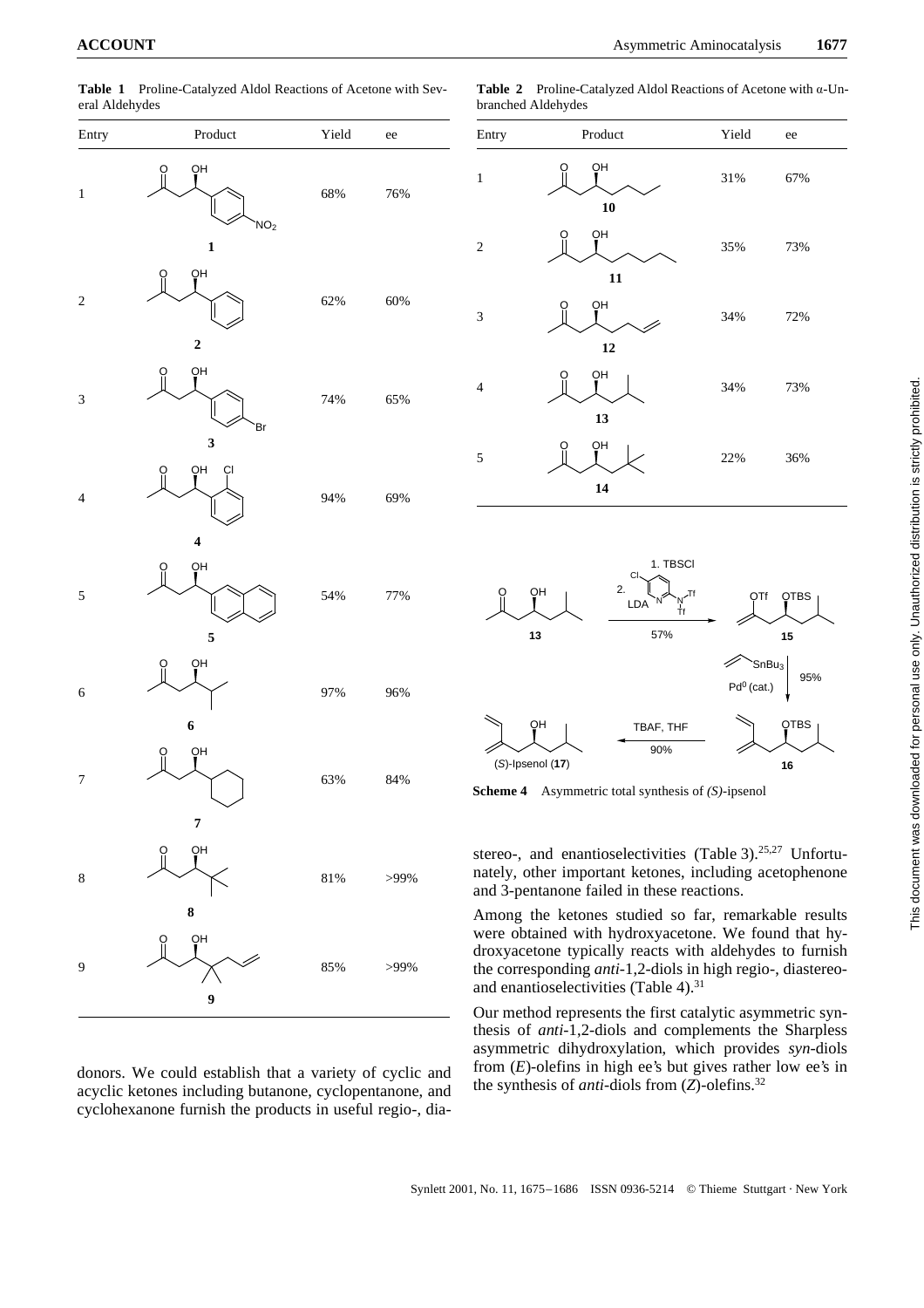**Table 3** Some Proline-Catalyzed Aldol Reactions with Cyclic Ketones



### **4 Mechanism of the Proline-Catalyzed Aldol Reaction**

We proposed that proline-catalyzed intermolecular aldol reactions follow an enamine mechanism that is closely related to the one used by natural aldolases (Scheme 5).



**Scheme 5** Proposed mechanism of the proline-catalyzed aldol reaction

According to our proposal, proline functions as a *microaldolase* with the secondary amine as a nucleophilic enamine catalyst and the carboxylic acid as general Brønsted cocatalyst. Our mechanism is based on concepts on the Hajos-Parrish-Eder-Sauer-Wiechert reaction that were originally proposed by Eschenmoser<sup>33</sup> and have

| Hydroxyacetone |                           |       |            |         |  |
|----------------|---------------------------|-------|------------|---------|--|
| Entry          | Product                   | Yield | ${\rm dr}$ | ee      |  |
| $\mathbf{1}$   | ŌН<br>òн<br>22            | 60%   | >20:1      | >99%    |  |
| $\overline{c}$ | QН<br>òн<br>23            | 62%   | >20:1      | >99%    |  |
| 3              | QН<br><br>ŌН<br>2:1<br>24 | 51%   | >20:1      | >95%    |  |
| 4              | ŌΗ<br>СI<br>å<br>ÖH<br>25 | 95%   | 1.5:1      | 67%     |  |
| 5              | OH<br><br>ŌН<br>26        | 38%   | 1.7:1      | $>97\%$ |  |
| 6              | QН<br>òн<br>C             | 40%   | 2:1        | $>97\%$ |  |
|                | 27                        |       |            |         |  |

been experimentally supported by Agami.<sup>12,13</sup> Although, an alternative ammonium enolate mechanism can not be ruled out at the present time, several indirect pieces of evidence for the proposed covalent aminocatalysis can be found in the literature. Among those are the rapid formation of covalent products from reactions of proline with  $\beta$ ketoesters,  $\beta$ -diketones, and both aromatic and aliphatic aldehydes.34,23 It is furthermore known that proline can be reductively alkylated with unactivated ketones.<sup>35</sup> This observation parallels reductive alkylation of an active site lysine residue in class I aldolases, a result that has been interpreted as evidence for enamine catalysis by these enzymes.36 We have obtained additional indirect support for the proposed mechanism, including the fact that *N*-methyl proline is not catalytically active at all, which is consistent with iminium and enamine intermediates. Furthermore, we found that in contrast to acetone and 2-butanone, 3 pentanone is inactive as an aldol donor, which may be explained with the characteristic sensitivity of enamine reactions to sterical hindrance.<sup>37</sup> A final piece of evidence comes from the observation that like 3-pentanone, ace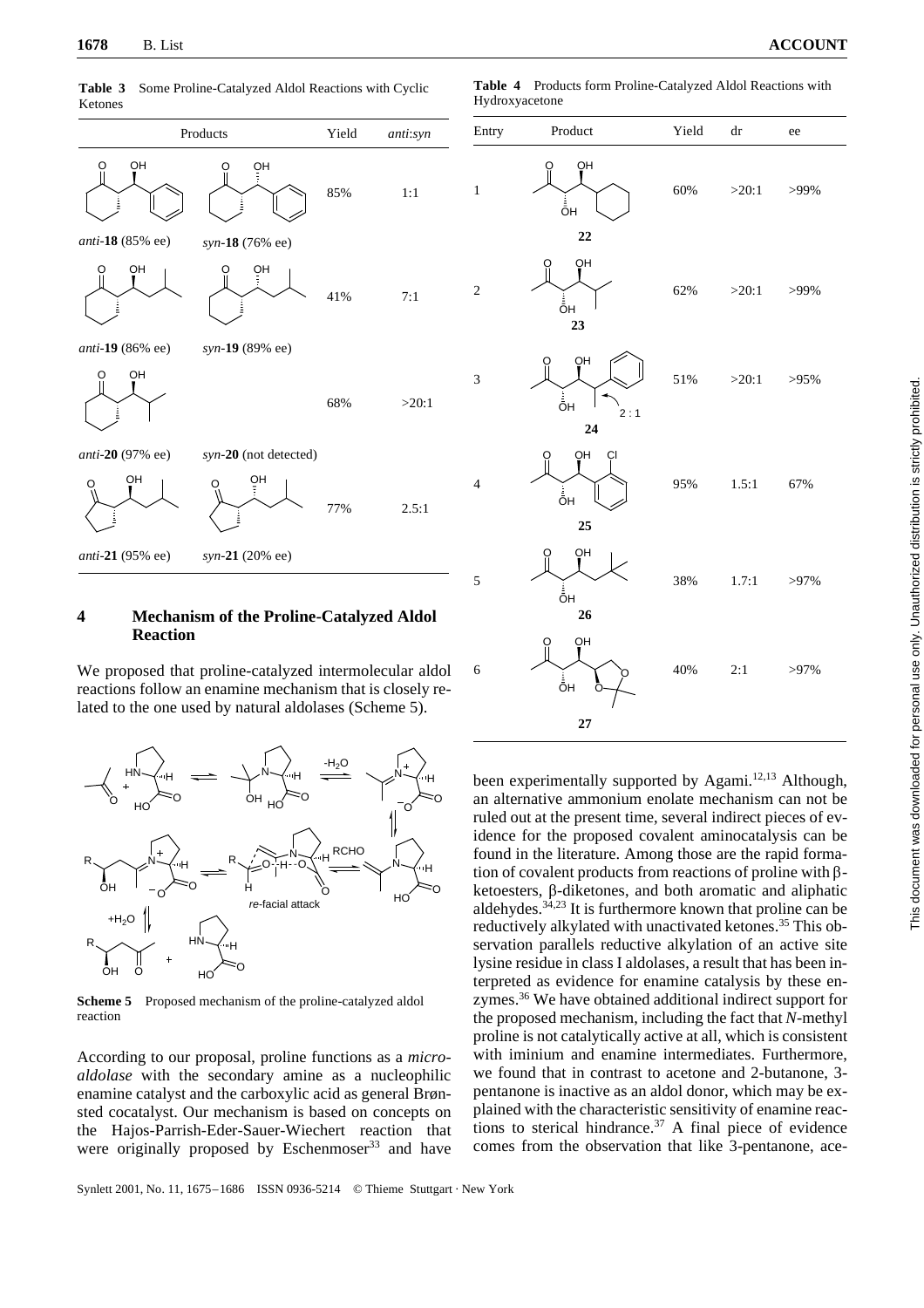tophenone is ineffective as a donor. This result is inconsistent with an enolate mechanism, according to which acetophenone, based on its lower  $pK_a$  (24.7, DMSO) should be more reactive than acetone  $(26.5, DMSO)^{38}$ 

An uncertainty still concerns the number of proline molecules that participate in the transition-state. According to the Eschenmoser-Agami-mechanism, two proline molecules are involved in the *intramolecular* aldol reaction, while we have speculated that only one proline molecule is required for the *intermolecular* reaction. In contrast to Agami's studies, we found a linear relationship of proline ee vs. aldol ee for the intermolecular aldol reaction between acetone and *p-*nitrobenzaldehyde to aldol **1** (Figure 1). $39$ 



Figure 1 Proline vs. aldol enantiomeric excess in an intermolecular aldol reaction

This behavior is consistent with the proposed first order mechanism but has to be interpreted with caution. While a nonlinear relationship provides clear evidence for higher order mechanisms, the observed linear relationship alone does not proof a first order mechanism. Additional catalyst molecules may be involved in the transition-state without influencing enantioselectivity. Clearly, more research is needed to gain further understanding of the details of this operationally simple yet mechanistically complex reaction.

# **5 Potential and Limitations of Enamine Catalysis**

An important consequence of the proposed aminocatalytic mechanism is the potential for catalysis of other transformations that involve enolate equivalents. We have developed a generalized enamine catalysis cycle that describes amine-catalyzed reactions of carbonyl compounds with electrophiles (Scheme 6).

According to this scheme, a secondary (or primary) amine (**a**) reacts reversibly with a ketone or aldehyde to furnish, via carbinolamine and iminium ion, an enamine (**b**) and water. This enamine reacts with an electrophile to give a modified iminium ion (**c**) that upon hydrolysis furnishes



**Scheme 6** The enamine catalysis-cycle

the product and regenerates the aminocatalyst. A potential limitation of this cycle would be the irreversible deactivation of the nucleophilic aminocatalyst by the electrophile. For example, the use of alkyl halides as electrophiles in a potential catalytic asymmetric ketone alkylation may lead to alkylation of the aminocatalyst and subsequent inhibition of the reaction. However, if the aminocatalyst reacts only reversibly with the electrophile, catalysis can proceed. For example, if aldehydes are used as electrophiles, iminium ions, carbinolamines, or in the case of proline, oxazolidinones are formed *reversibly*. These "side reactions" may best be described as *parasitic equilibria*<sup>40</sup> since they can limit reaction rates but still allow for turnover. Other electrophiles that can react reversibly with the aminocatalyst include Michael acceptors and imines. Again other useful electrophiles may not react with amines at all, but only with enamines. Further potential applications of enamine catalysis are pericyclic reactions,<sup>8</sup> including sigmatropic rearrangements.

## **6 The Direct Asymmetric Three-Component Mannich Reaction**

Realizing the potential of enamine catalysis, we immediately focused our attention on the Mannich reaction.<sup>41</sup> While this reaction is enormously useful for the construction of nitrogenous molecules, first catalytic asymmetric Mannich variants were only developed in recent years.<sup>42</sup> Despite some earlier attempts,<sup>43</sup> all of these variants are indirect, and either the enolate equivalent and/or the imine have to be preformed (Scheme 7). The direct three-component Mannich reaction stood as a major challenge for asymmetric catalysis.

Aldol and Mannich reactions principally compete if the imine is not preformed but present in equilibrium with the free aldehyde. We hoped that nucleophilic addition of the proline enamine would be faster to an imine than to an aldehyde. Consequently, we believed that Mannich reactions catalyzed by a chiral aminocatalyst could be performed directly as a three-component reaction utilizing an aldehyde, a ketone and a primary amine.<sup>44</sup> We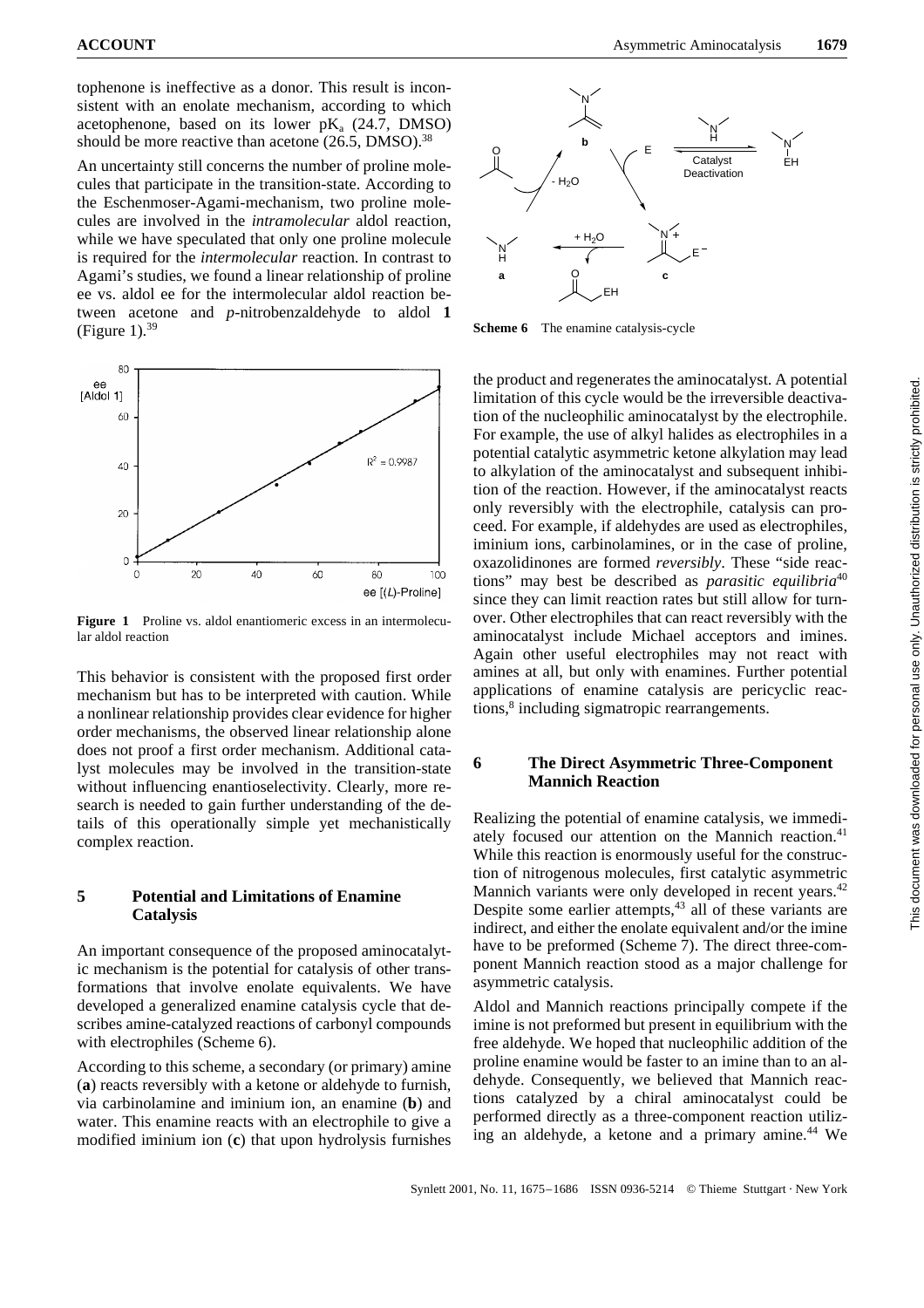

**Scheme 7** Direct and indirect Mannich reactions

found that this concept worked extremely well. Reacting *p-*nitrobenzaldehyde (1 equiv) with proline (0.35 equiv) and *p*-anisidine (1.1 equiv) in DMSO–acetone (4:1) furnished Mannich product **26** in excellent enantioselectivity (Scheme 8).45,46

We found that several other ketones can be used in proline-catalyzed Mannich three-component reactions with excellent results (Table 5). In reactions of three different ketones with *p-*anisidine and *p*-nitrobenzaldehyde not one product was formed with an ee below 94%! In addition very high diastereoselectivities and regioselectivities could be obtained.



**Scheme 8** The first highly enantioselective three-component Mannich reaction

Several aldehydes have been successfully studied. Most importantly, aliphatic  $\alpha$ -unbranched aldehydes can readily be used in this novel reaction (Table 6, entries 1–3).

Interestingly and in contrast to the proline-catalyzed aldol reactions, the best enantioselectivities in these Mannich reactions were obtained with *aromatic* aldehydes.

We have studied several commercially available proline derivatives (including a thiaproline derivative, entry 6) as catalysts for the reaction leading to ketone **31** (Table 7). So far, proline is still the most efficient catalyst for aldol and Mannich reactions.

The potential of hydroxylated products such as ketone **35** as precursor for  $\alpha$ -amino acid derivatives was illustrated by converting **35** into (D)-*N*-BOC-valinol (**37**) in >99% optical purity after one recrystallization of intermediate **36** (Scheme 9).

|  |  |  |  | <b>Table 5</b> Three-Component Mannich Reactions with Different Ketones |
|--|--|--|--|-------------------------------------------------------------------------|
|--|--|--|--|-------------------------------------------------------------------------|

| Ketone  | Yield                      | $\bold{Products}$                                                                                                 | $\rm Ee$              |
|---------|----------------------------|-------------------------------------------------------------------------------------------------------------------|-----------------------|
| O       | $50\%$                     | <b>NHPMP</b><br>$\Omega$<br>NO <sub>2</sub>                                                                       | 94%                   |
|         | 96%<br>$(27a/27b = 2.5:1)$ | ${\bf 26}$<br><b>NHPMP</b><br>O<br>Ě.<br>27a<br>$\rm NO_2$<br><b>NHPMP</b><br>ö                                   | 99% (de >95%)<br>94%  |
| OMe     | 93%                        | $27\mathrm{b}$<br>NO <sub>2</sub><br>$N$ HPMP<br>O<br>$\bar{\tilde{\text{OMe}}}$<br>NO <sub>2</sub><br>${\bf 28}$ | 98% (de >95%)         |
| O<br>ÓΗ | 92%                        | $N$ HPMP<br>O<br>ŌΗ<br>NO <sub>2</sub><br>${\bf 29}$                                                              | $>99\%$ (de $>95\%$ ) |

Synlett 2001, No. 11, 1675–1686 ISSN 0936-5214 © Thieme Stuttgart · New York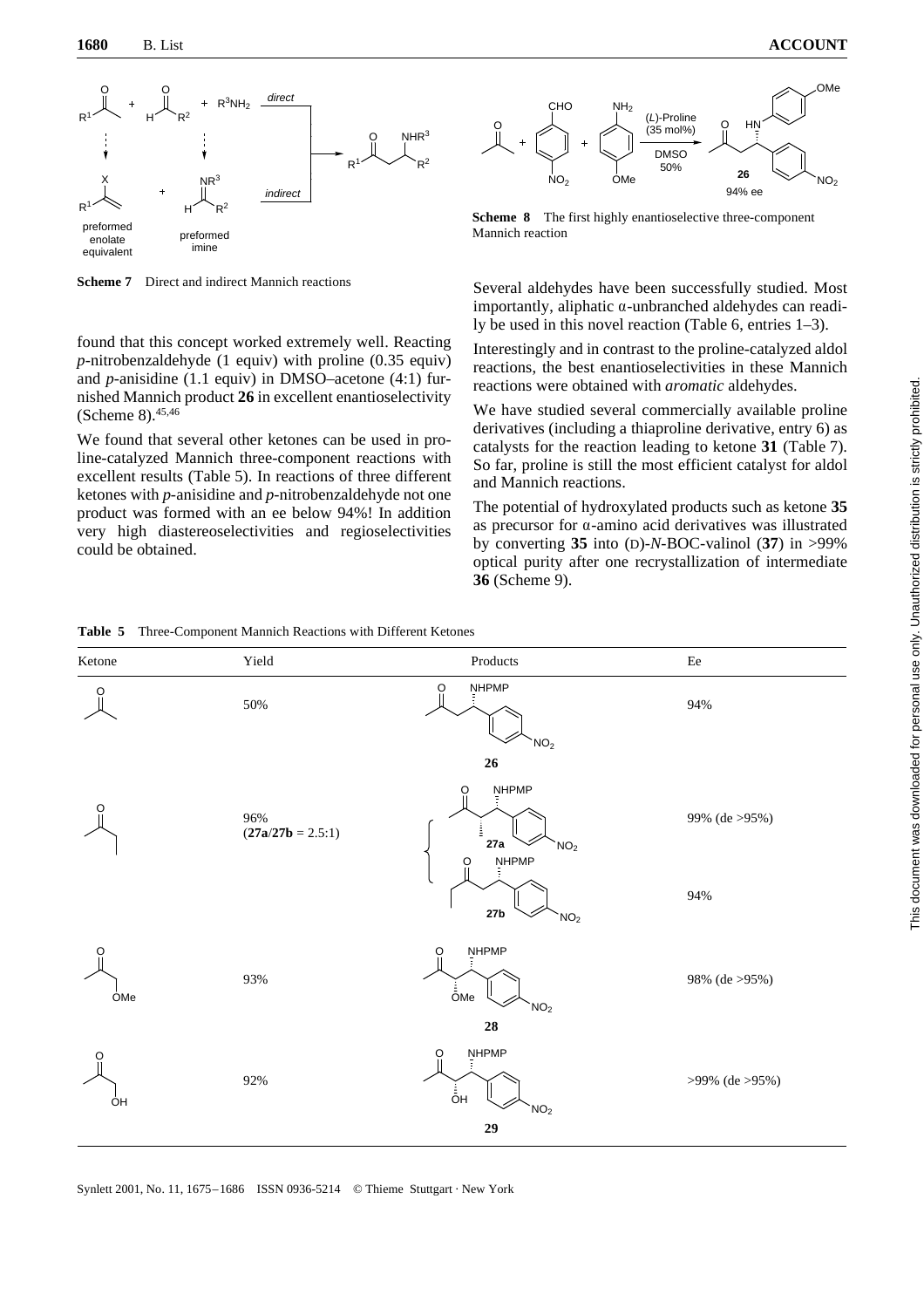NHBOC  $\text{COCl}_2$   $\rightarrow$   $\rightarrow$   $\rightarrow$   $\rightarrow$   $\rightarrow$  HO O O **NAC** O NHPMP 77% 70% steps Entry Product Yield ee 1 **30** 74% 73% 2 **31** 90% 93% 3 **32** 82% 75%  $\overline{\Delta}$ **33** 35% 96% 5 **34** 56% 70% **NHPMP** HN<sup>'</sup> PMP **NHPMP** OBn **NHPMP NHPMP** 

**Table 6** Three-Component Mannich Reactions with Different Aldehydes

**Table 7** Some Catalysts that were Studied for the Three-Component Mannich Reaction





6 60% 16%

 $204$ 

N H

S N H



**Scheme 9** Synthesis of (*D*)-*N-*BOC-valinol

The absolute configuration of the Mannich products was determined via comparison of the optical rotation of **37** with an authentic sample (obtained from Aldrich) and by correlation of amino ketone **34** with aldol **6** (Scheme 10).



**Scheme 10** Absolute Configuration of **34** was determined by correlation with aldol **6**

Remarkably, the products from proline-catalyzed Mannich reactions had the *opposite* absolute configuration from the aldol products. This means that Mannich and aldol reactions have opposite enantiofacial selectivities (*si* and *re* respectively). Currently, we speculate that both reactions follow an enamine mechanism but the transition states of the enantioselectivity determining steps differ because of the additional imine nitrogen substituent in the Mannich reaction (Scheme 11).

We assume a fixed (*E*)-configuration of both the proline enamine and the imine. $47$  The enamine selectively attacks the *si-*face of the imine to allow protonation of its lone pair. Access to the corresponding *re-*face is limited by unfavorable steric interactions between the pyrrolidine and aromatic ring (a). These interactions do not exist in the aldol reaction and steric repulsion between aldehyde and enamine carbon substituents dominates (b).



**Scheme 11** Opposite enantiofacial selectivities in aldol and Mannich transition states

Synlett 2001, No. 11, 1675–1686 ISSN 0936-5214 © Thieme Stuttgart · New York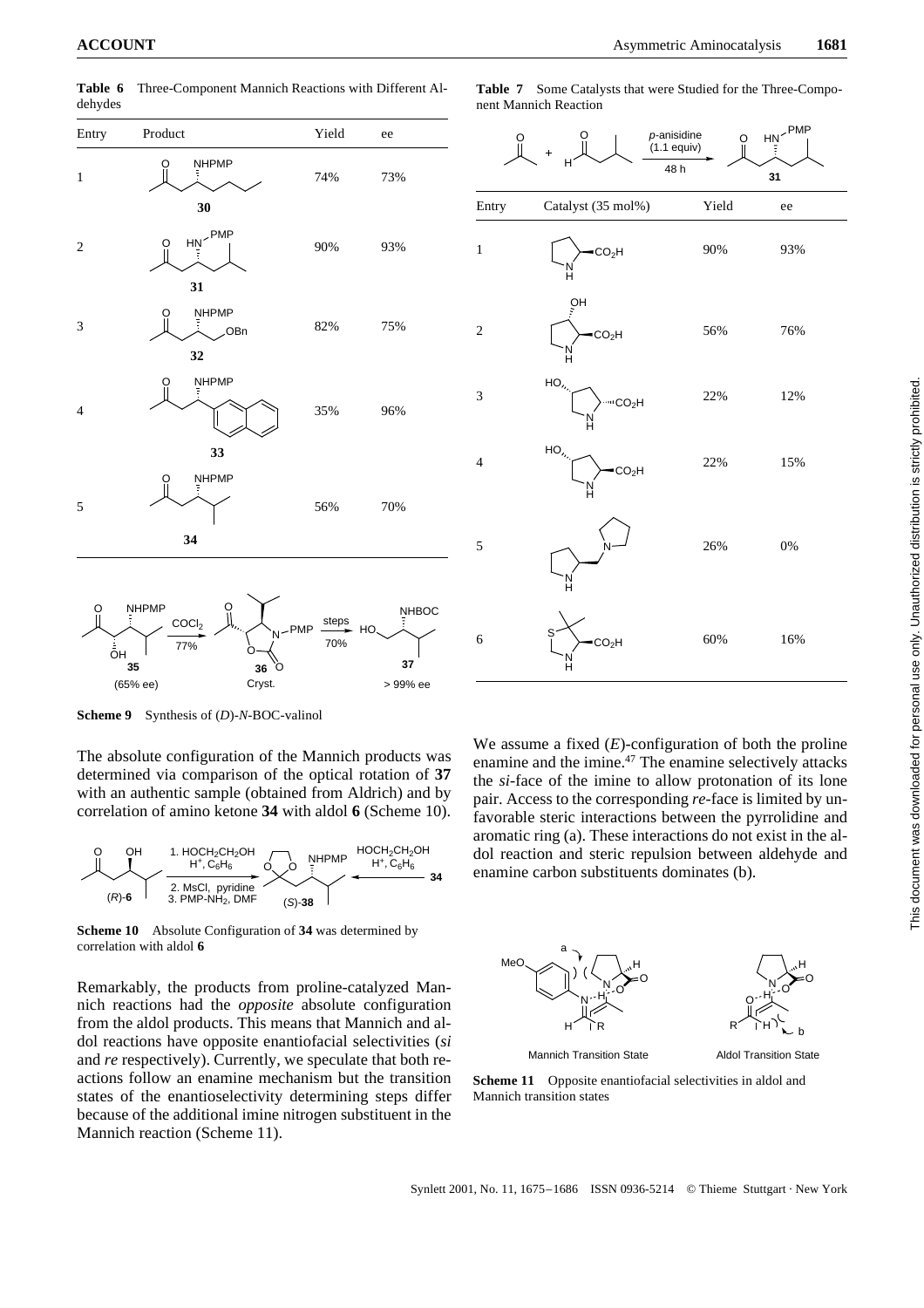$dr > 20:1$ *ee* = 23%

#### **7 Enamine Catalysis of the Michael Reaction**

The Michael reaction is another excellent candidate for aminocatalysis. Two different modes can be envisioned: (a) An unmodified ketone donor may be activated as an enamine and (b) an acceptor  $\alpha, \beta$ -unsaturated carbonylcompound may be activated as an iminium ion (Scheme 12). Both strategies could potentially be combined.



**Scheme 12** Enamine (a) and iminium catalysis (b) of the Michael reaction

Only strategy (b) has been used thus far.<sup>6</sup> We are particularly interested in intermolecular aminocatalyzed Michael reactions according to strategy (a), that follow in an enamine mechanism. To our surprise, we found this reaction to be essentially unknown*.* Initial experiments strongly suggested the feasibility of this new strategy. Treating a mixture of acetone (20 vol%) and proline (35 mol%) in DMSO with Michael-acceptors, including enones, nitro olefins and alkylidene malonates resulted in the formation of the expected products. While some of these reactions are rapid and efficient, enantioselectivities are still unsatisfactory (Scheme 13).



**Scheme 13** Proline-catalyzed intermolecular Michael reactions

The remarkable efficiency of the proline-catalyzed Michael addition of acetone to  $\beta$ -nitrostyrene combined with the value of the produced  $\gamma$ -nitro ketones such as **41** as pyrrolidine precursors prompted us to further study the scope of this reaction (Table 8). $48,49$ 

Typically, very good yields but low enantioselectivities were obtained. However, excellent regio- and diastereoselectivities were observed (entries 2–4). Both aromatic (entries 1–4) and aliphatic nitro olefins, either saturated (entries 5,6) or conjugated (entry 7), may be used efficiently. Nitroketones such as **41**–**47** are valuable precur**Table 8** Proline-Catalyzed Michael Reactions of Ketones to Nitro Olefins



Entry Product Yield Selectivity



**42** 85% *rr* > 20:1 *dr* = 3:1 *ee* = 10% O Ph NO2

$$
\begin{array}{c}\n0 & Ph \\
\hline\n\vdots \\
\hline\n\end{array}
$$
\nNO<sub>2</sub>

\n94%

2

3

4

$$
60 \t Ph
$$
  
\n $1002$   
\n $1002$   
\n92%  $dr > 20:1$   
\n $ee = 10\%$ 



sors for several functionalized organic compounds,  $50$ including pyrrolidines.51 As an illustration, nitroketone **41** was hydrogenated to give pyrrolidine **48** in 87% yield as a mixture of diastereomers (Scheme 14). Pyrrolidine **48** and similar compounds are pharmacologically active and selectively block presynaptic dopamine receptors.



**47**

**Scheme 14** Reductive cyclization of **41** to pyrrolidine **48**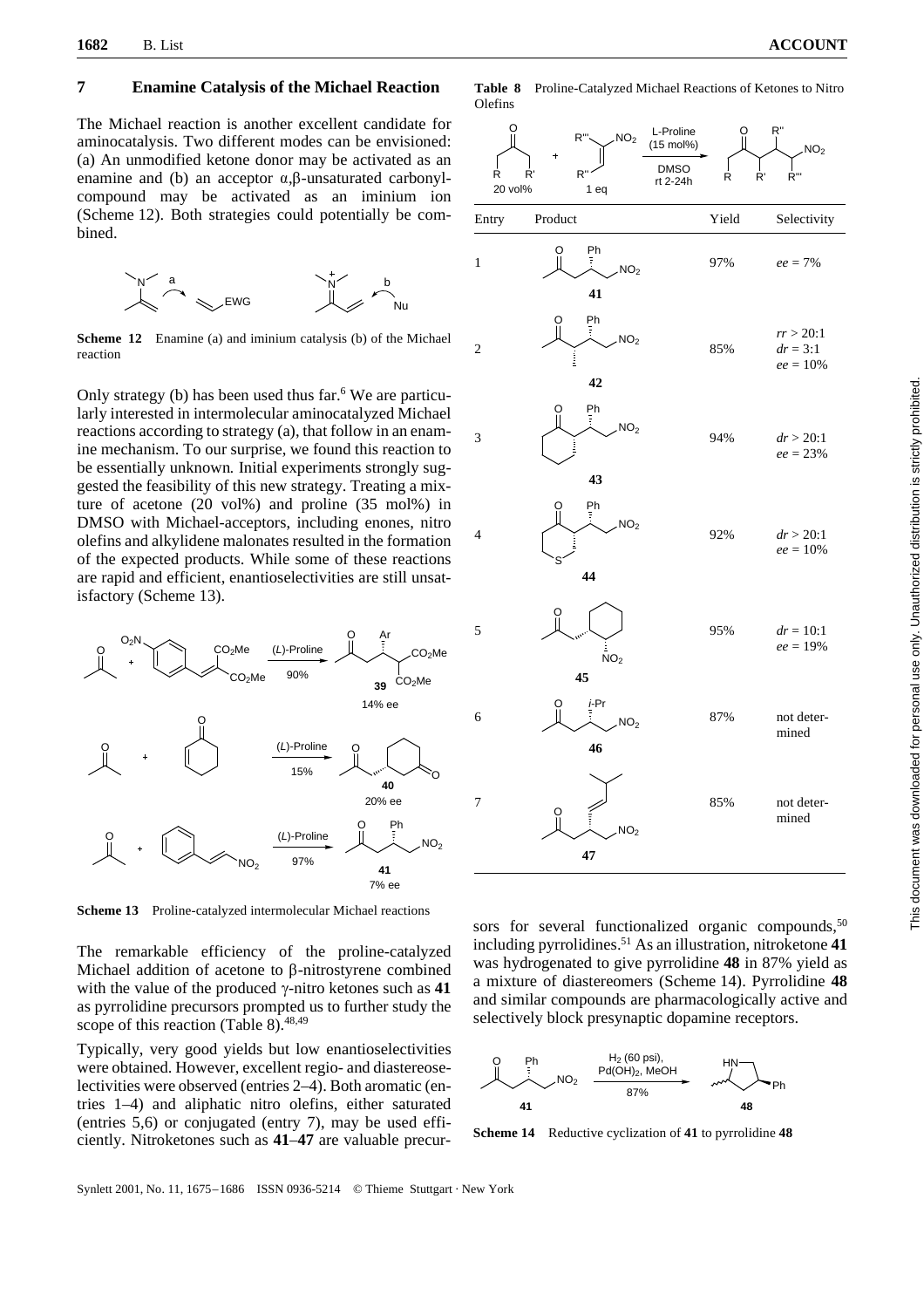Future studies will focus on the design of new catalysts to improve the level of enantioselectivity in these efficient enamine catalytic Michael reactions.

# **8 Combining Enamine and Iminium Catalysis in the Design of a Novel Multicomponent Reaction**

Our observation that alkylidene malonates are efficient acceptors in proline-catalyzed Michael reactions with unactivated ketones becomes more interesting in the context that alkylidene malonates themselves can be prepared in a proline-catalyzed Knoevenagel reaction.<sup>52</sup> It occurred to us that proline-catalyzed Knoevenagel and Michael reactions may be combined to an in situ sequence related to the Tietze reaction (Scheme 15).53,54 Tietze's domino Knoevenagel–hetero-Diels–Alder reaction uses aldehydes, Knoevenagel nucleophiles (typically Meldrum's acid) and preformed enolate equivalents (a). In contrast, the proposed three-component reaction (b) would directly use *unmodified* ketones instead of preformed enolate equivalents (Scheme 15). The overall transformation could be described as carba-analogue Mannich reaction or as carba-acetalization. We realized this concept for the first time when we discovered the proline-catalyzed reaction of *p*-nitrobenzaldehyde with acetone and Meldrum's acid (Scheme 16). Crystalline product **49** was formed in essentially racemic form but in good yield considering that two new carbon-carbon bonds from three different components are formed in the process. We have studied this reaction in some more detail with the following results: Other aldehydes including  $\alpha$ -branched (entry 4),  $\alpha$ -unbranched (entries 2 and 3) and cyclic aldehydes (entry 5) as well as cyclic ketones (entries 6 and 7) can readily be used to give the products in good yields and diasteroeselectivities (Table 9). Unfortunately, the reactions are not enantioselective.55

We assume the reaction involves a Knoevenagel–hetero-Diels–Alder sequence,<sup>56</sup> in which proline uses both iminium- and enamine-catalysis (Scheme 17). Accordingly, the initial Knoevenagel condensation (a–c) proceeds via



**Scheme 15** Proposed three-component reaction and Tietze reaction



**Scheme 16** Carba-acetalization of *p*-nitrobenzaldehyde

iminium ion **56** and ammonium ion **57** to give olefin **58**. The role of proline in the hetero-Diels–Alder step (d–f) is to generate the dienophile, enamine **59**, which reacts with hetero diene **58** furnishing cyclo-adduct **60** and upon hydrolysis the final product under concomitant regeneration of the catalyst.

Meldrum's acid derivatives such as **49**–**55** are valuable precursors of 3-substituted-1,5-dicarbonyl derivatives including 3-alkyl-5-oxo-hexanoates. This was demonstrated by methanolysis and in situ decarboxylation of compound **50** to give keto ester **61** in good yield (Scheme 18).



**Scheme 17** Proposed mechanism of the proline-catalyzed carba-acetalization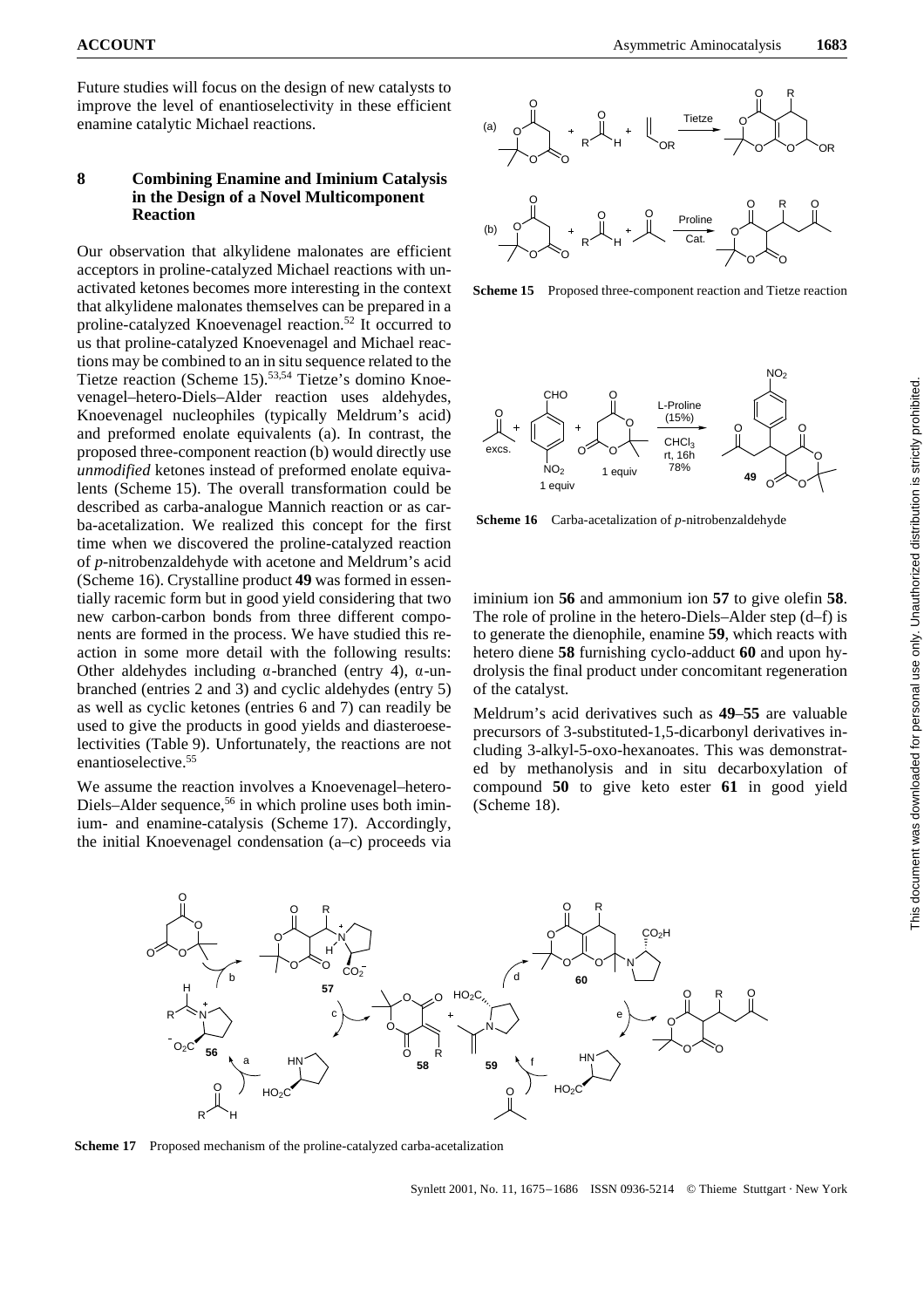**Table 9** Proline-Catalyzed Carba-Acetalizations

| Ŕ1<br>20 vol%  | $\mathsf{R}^3$<br>$R^2$      | O<br>$\,{}^+$<br>1 equiv<br>1 equiv |             | L-Proline<br>(15%)<br>R <sup>1</sup><br>CHCl <sub>3</sub><br>rt, 12-24 h | $\frac{1}{R^2}$ | $R^3$    |      |
|----------------|------------------------------|-------------------------------------|-------------|--------------------------------------------------------------------------|-----------------|----------|------|
|                | Entry Product R <sup>1</sup> |                                     | $R^2$ $R^3$ |                                                                          |                 | Yield de |      |
| $\mathbf{1}$   | 49                           | H                                   | $\mathbf H$ | کړ<br>کو                                                                 | NO <sub>2</sub> | 78%      |      |
| $\overline{2}$ | ${\bf 50}$                   | H                                   | H           | تې                                                                       |                 | 83%      |      |
| 3              | 51                           | H                                   | $\rm H$     |                                                                          |                 | 79%      |      |
| $\overline{4}$ | 52                           | $\rm H$                             | $\rm H$     |                                                                          |                 | 51%      |      |
| 5              | 53                           | $\rm H$                             | $\rm H$     |                                                                          |                 | 65%      |      |
| 6              | 54                           |                                     |             |                                                                          |                 | 69%      | >95% |
| 7              | 55                           |                                     |             | ر<br>م                                                                   |                 | 75%      | >95% |



**Scheme 18** Methanolysis and decarboxylation of compound **50**

We currently search for new aminocatalysts that provide the products of our new three-component reaction enantioselectively.

# **9 Conclusions**

This account focused on novel amine-catalyzed reactions recently discovered in our laboratories.<sup>57</sup> Among the newly developed transformations are efficient proline-catalyzed intermolecular aldol, Mannich and Michael reactions and a novel three-component reaction (Scheme 19).

Designing new catalytic reactions is a domain of organometallic chemistry and we agree with Seebach's analysis



**Scheme 19** New and old proline-catalyzed reactions

that truly novel reactions are to be expected from this area.58 However, despite some promising exceptions, organocatalysis in general and aminocatalysis in particular seem to be neglected fields.<sup>59,60</sup> While the unique reactivity of iminium ions and enamines has long been used in organic synthesis, most of these reactions use stoichiometric quantities of the amine. Amines have rarely been used catalytically despite the fact that they are readily available in enantiomercially pure form from several sources including the chiral pool*.* We hope this account contributes to a greater realization that aminocatalysis could complement transition metal catalysis in many aspects and ultimately might expand the list of privileged chemical reactions.

## **Acknowledgment**

The author thanks his creative and dedicated colleagues William Biller, Chris Castello, Harry J. Martin, Wolfgang Notz, and Peter Pojarliev. Gratefully acknowledged is furthermore Peter Guthrie (University of Western Ontario, Canada) for his advice and Ken Houk and Sami Bahmanyar (University of California, Los Angeles) for sharing their mechanistic insights. Our results would not have been possible without the guidance and support by Richard A. Lerner.

#### **References**

- (1) Most of these reactions can be found in the excellent book: *Classics in Total Synthesis*; Nicolaou, K. C.; Sorensen, E. J., Eds.; VCH: Weinheim, **1996**.
- (2) It has been estimated that the p*K*a of acetone decreases by about 12 units (from  $pKa \approx 20$  to  $pKa \approx 8$ ) after conversion to an iminium ion. Depending on the strength of the base, the rate of proton removal from the  $\alpha$ -carbon increases by a factor of 10<sup>5</sup>-10<sup>8</sup>, see: (a) Bender, M. L.; Williams, A. *J. Am. Chem. Soc.* **1966**, *88*, 2502. (b) Roberts, R. D.; Ferran, H. E.; Gula, M. J.; Spencer, T. A. *J. Am. Chem. Soc.* **1980**, *102*, 7054.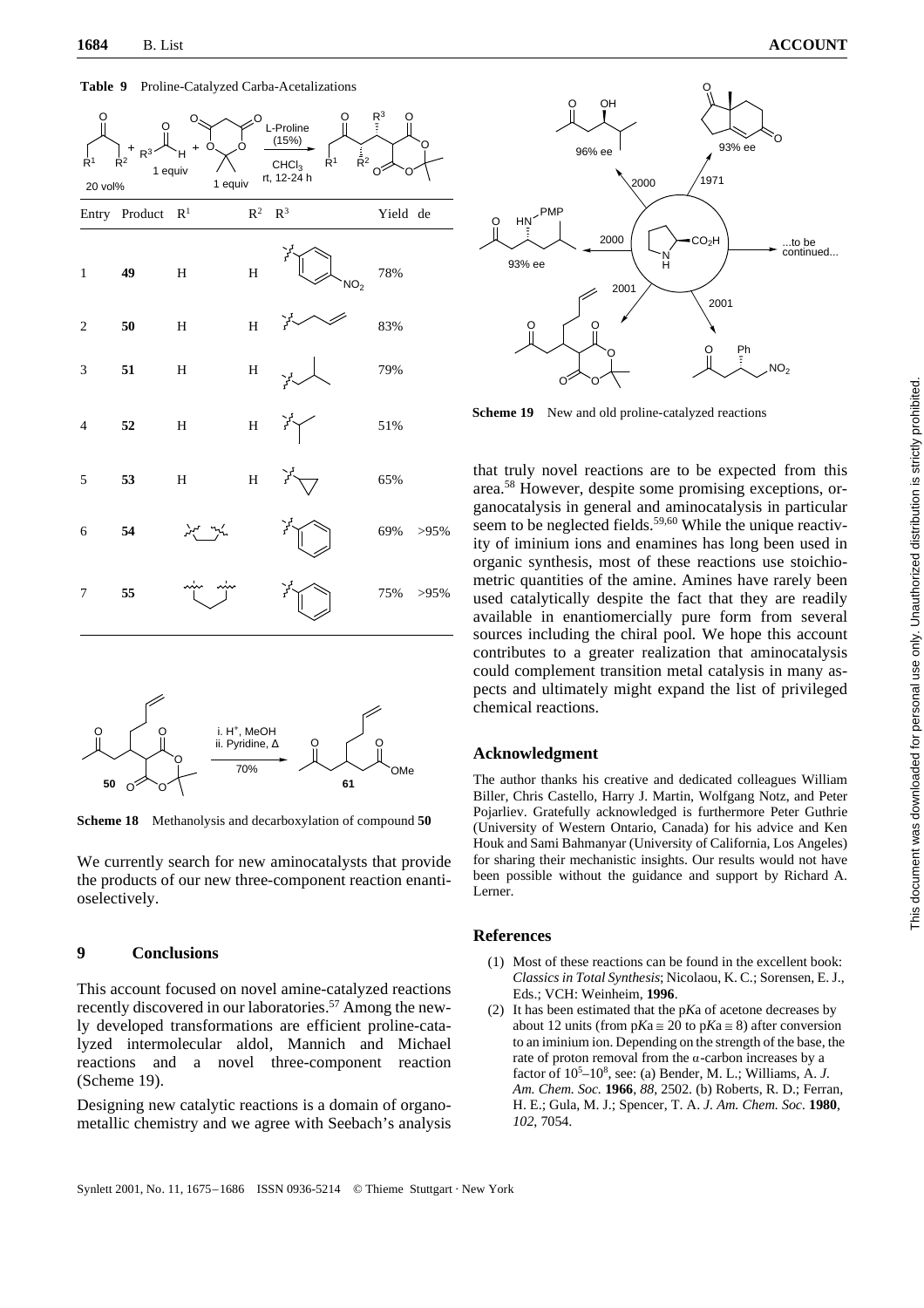- (3) For selected early studies on aminocatalytic principles, see: (a) Kayser, R. H.; Pollack, R. M. *J. Am. Chem. Soc.* **1975**, *97*, 952. (b) Hine, J. *Acc. Chem. Res.* **1978**, *11*, 1. (c) Tagaki, W.; Guthrie, J. P.; Westheimer, F. H. *Biochemistry* **1968**, *7*, 905. (d) Coward, J. K.; Bruice, T. C. *J. Am. Chem. Soc.*  **1969**, *91*, 5329.
- (4) Knoevenagel reaction, review: Tietze, L. F. In *Comprehensive Organic Synthesis*, Vol. 2; Trost, B. M., Ed.; Pergamon Press: New York, **1991**, 341–394.
- (5) (a) Diels–Alder Reaction: Ahrendt, K. A.; Borths, C. J.; MacMillan, D. W. C. *J. Am. Chem. Soc.* **2000**, *122*, 4243. (b) 1,3-Dipolar Cycloaddition: Wiener, J. J. M.; MacMillan, D. W. C. *J. Am. Chem. Soc.* **2000**, *122*, 9874.
- (6) Asymmetric imiunium catalytic Michael reactions: (a) Belokon, Y. N.; Kochetkov, K. A.; Churkina, T. D.; Ikonnikov, N. S.; Orlova, S. A.; Kuz'mina, N. A.; Bodrov, D. E. *Russ. Chem. Bull.* **1993**, *42*, 1525. (b) Yamaguchi, M.; Shiraishi, T.; Hirama, M. *Angew. Chem. Int. Ed. Engl.* **1993**, *32*, 1176. (c) Yamaguchi, M.; Shiraishi, T.; Hirama, M. *J. Org. Chem.* **1996**, *61*, 3520. (d) Kawara, A.; Taguchi, T. *Tetrahedron Lett.* **1994**, *47*, 8805. (e) Hanessian, S.; Pham, V. *Org. Lett.* **2000**, *2*, 2975; Iminium catalytic (Michaeltype) Friedel-Crafts reaction. (f) Paras, N. A.; MacMillan, D. W. C. *J. Am. Chem. Soc.* **2001**, *123*, 4370.
- (7) Iminium catalytic decarboxylation: Guthrie, J. P.; Jordan, F. *J. Am. Chem. Soc.* **1972**, *94*, 9136.
- (8) For a pioneering example, see: Boger, D. L.; Panek, J. S.; Meier, M. M. *J. Org. Chem.* **1982**, *47*, 895.
- (9) (a) Marsh, J. J.; Lebherz, H. G. *TIBS* **1992**, *17*, 110. (b) Lai, C. Y.; Nakai, N.; Chang, D. *Science* **1974**, *183*, 1204. (c) Morris, A. J.; Tolan, D. R. *Biochemistry* **1994**, *33*, 12291.
- (10) Eder, U.; Sauer, G.; Wiechert, R. *Angew. Chem. Int. Ed. Engl.* **1971**, *10*, 496.
- (11) Hajos, Z. G.; Parrish, D. R. *J. Org. Chem.* **1974**, *39*, 1615.
- (12) Agami, C.; Meynier, F.; Puchot, C.; Guilhem, J.; Pascard, C. *Tetrahedron* **1984**, *40*, 1031.
- (13) Agami, C.; Puchot, C.; Sevestre, H. *Tetrahedron Lett.* **1986**, *27*, 1501.
- (14) Barbas, C. F. III.; Heine, A.; Zhong, G.; Hoffmann, T.; Gramatikova, S.; Bjornestedt, R.; List, B.; Anderson, J.; Stura, E. A.; Wilson, I. A.; Lerner, R. A. *Science* **1997**, *278*, 2085.
- (15) List, B.; Shabat, D.; Barbas, C. F. III.; Lerner, R. A. *Chem.– Eur. J.* **1998**, 881.
- (16) List, B.; Barbas, C. F. III.; Lerner, R. A. *Proc. Natl. Acad. Sci.* **1998**, 15351.
- (17) List, B.; Lerner, R. A.; Barbas, C. F. III. *Org. Lett.* **1999**, *1*, 59.
- (18) List, B.; Shabat, D.; Zhong, G.; Turner, J. M.; Li, T.; Bui, T.; Anderson, J.; Lerner, R. A.; Barbas, C. F. III. *J. Am. Chem. Soc.* **1999**, *121*, 7283.
- (19) Turner, J. M.; Bui, T.; Lerner, R. A.; Barbas, C. F. III; List, B. *Chem. Eur. J.* **2000**, *6*, 2772.
- (20) (a) Yamada, Y. M. A.; Yoshikawa, N.; Sasai, H.; Shibasaki, M. *Angew. Chem. Int. Ed. Engl.* **1997**, *36*, 1871. (b) Yamada, Y. M. A.; Shibasaki, M. *Tetrahedron Lett.*  **1998**, *39*, 5561. (c) Yoshikawa, N.; Yamada, Y. M. A.; Das, J.; Sasai, H.; Shibasaki, M. *J. Am. Chem. Soc.* **1999**, *121*, 4168.
- (21) For more recent work by the Shibasaki group, see: (a) Yoshikawa, N.; Kumagai, N.; Matsunaga, S.; Moll, G.; Ohshima, T.; Suzuki, T.; Shibasaki, M. *J. Am. Chem. Soc.*  **2001**, *123*, 2466. (b) Kumagai, N.; Matsunaga, S.; Yoshikawa, N.; Ohshima, T.; Shibasaki, M. *Org. Lett.* **2001**, *3*, 1539. (c) Yoshikawa, N.; Shibasaki, M. *Tetrahedron*  **2001**, *57*, 2569. (d) Suzuki, T.; Yamagiwa, N.; Matsuo, Y.; Sakamoto, S.; Yamaguchi, K.; Shibasaki, M.; Noyori, R. *Tetrahedron Lett.* **2001**, *42*, 4669.
- (22) For an earlier partially successful direct catalytic asymmetric aldol reaction, see: (a) Nakagawa, M.; Nakao, H.; Watanabe, K.-I. *Chem. Lett.* **1985**, 391. (b) Yamada, Y.; Watanabe, K.-I.; Yasuda, H. *Utsunomiya Daigaku Kyoikugakubu Kiyo, Dai-2-bu* **1989**, *39*, 25.
- (23) (a) Orsini, F.; Pelizzoni, F.; Forte, M.; Destro, R.; Gariboldi, P. *Tetrahedron* **1988**, *44*, 519. (b) Rizzi, G. P. *J. Org. Chem.*  **1970**, *35*, 2069. (c) Seebach, D.; Boes, M.; Naef, R.; Schweizer, W. B. *J. Am. Chem. Soc.* **1983**, *105*, 5390. (d) Orsini, F.; Pelizzoni, F.; Forte, M.; Sisti, M.; Bombieri, G.; Benetollo, F. *J. Heterocycl. Chem.* **1989**, *26*, 837.
- (24) List, B.; Lerner, R. A.; Barbas, C. F. III. *J. Am. Chem. Soc.*  **2000**, *122*, 2395.
- (25) List, B.; Castello, C.; Pojarliev, P.; Martin, H. J., *unpublished results*.
- (26) For representative examples, see: (a) Eichenauer, H.; Friedrich, E.; Lutz, W.; Enders, D. *Angew. Chem. Int. Ed. Engl.* **1978**, *17*, 206. (b) Carreira, E. M.; Lee, W.; Singer, R. A. *J. Am. Chem. Soc.* **1995**, *117*, 3649. (c) Ramachandran, P. V.; Xu, W.; Brown, H. C. *Tetrahedrom Lett.* **1996**, *37*, 4911. (d) Denmark, S. E.; Stavenger, R. A.; Wong, K. *J. Org. Chem.* **1998**, *63*, 918.
- (27) List, B.; Pojarliev, P.; Castello, C. *Org. Lett.* **2001**, *3*, 573.
- (28) (a) Trost, B. M.; Ito, H. *J. Am. Chem. Soc.* **2000**, *122*, 12003. (b) Trost, B. M.; Ito, H.; Silcoff, E. R. *J. Am. Chem. Soc.*  **2001**, *123*, 3367. (c) Trost, B. M.; Silcoff, E. R.; Ito, H. *Org. Lett.* **2001**, *3*, 2497.
- (29) Wood, D. L.; Stark, R. W.; Silverstein, R. M.; Rodin, J. O. *Nature* **1967**, *215*, 206.
- (30) Oertle, K.; Beyeler, H.; Duthaler, R. O.; Lottenbach, W.; Riediker, M.; Steiner, E. *Helv. Chim. Acta* **1990**, *73*, 353.
- (31) Notz, W.; List, B. *J. Am. Chem. Soc.* **2000**, *122*, 7386.
- (32) Kolb, H. C.; VanNieuwenhze, M. S.; Sharpless, K. B. *Chem. Rev.* **1994**, *94*, 2483.
- (33) Brown, K. L.; Damm, L.; Dunitz, J. D.; Eschenmoser, A.; Hobi, R.; Kratky, C. *Helv. Chim. Acta* **1978**, *61*, 3108.
- (34) Vargha, E.; Gonczy, F.; Balog, A. *Stud. Univ. Babes-Bolyai, Ser. Chem.* **1972**, *17*, 125.
- (35) Toth, G.; Kovacs, A.; Tarnai, T.; Tungler, A. *Tetrahedron: Asymmetry* **1993**, *4*, 331.
- (36) See for example: (a) Lia, C. Y.; Oshima, T. *Arch. Biochem. Biophys.* **1971**, *144*, 363. (b) Schettino, C. M.; Lima, D. F.; Leyton, J. F.; El-Dorry, H. A.; Bacila, M. *Biochim. Biophys. Acta.* **1981**, *667*, 411.
- (37) Whitesell, J. K.; Whitesell, M. A. *Synthesis* **1983**, 517.
- (38) p*K*a Table, Homepage D. A. Evans group, http:// daecr1.harvard.edu/index.html
- (39) This experiment and several proline-catalyzed aldol reactions originally published by us have recently been repeated by others: Sakthivel, K.; Notz, W.; Bui, T.; Barbas, C. F. III. *J. Am. Chem. Soc.* **2001**, *123*, 5260.
- (40) This appropriate term has been coined by Professor J. P. Guthrie, University of Western Ontario, Canada.
- (41) Reviews: (a) Kleinnmann, E. F. In *Comprehensive Organic Synthesis*, Vol. 2; Trost, B. M., Ed.; Pergamon Press: New York, **1991**, Chap. 4.1. (b) Arend, M.; Westermann, B.; Risch, N. *Angew. Chem. Int. Ed.* **1998**, *37*, 1044.